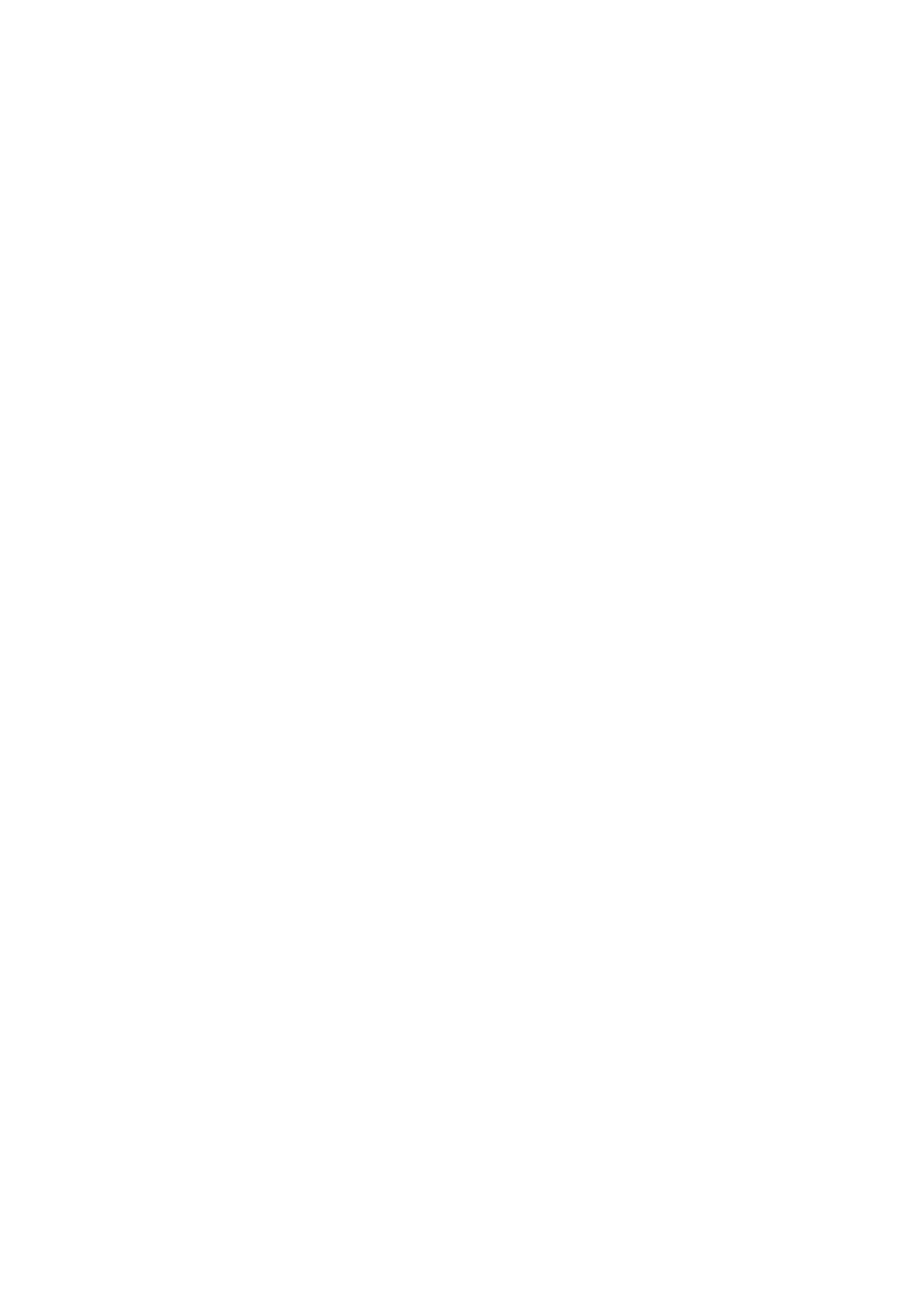## *For each \$1 invested in the efforts to eliminate avoidable blindness and visual impairment, a return of \$6 could be potentially realised in Pakistan*

*The burden of avoidable blindness and visual impairment affects 223 million individuals directly (Stevens, 2013)1. Eliminating avoidable blindness and visual impairment stands to generate substantial benefits to individuals, their carers and to economies more broadly.*

## *Key Statistics<sup>2</sup> - Pakistan*



<sup>&</sup>lt;sup>1</sup> These revised data are lower than the previous calculations and are based on the WHO's estimates of declining trends in visual impairment and blindness. A large portion of the difference stems from the newer reduced estimate of visual impairment in China. New data were attained from Stevens, 2013, Global Prevalence of<br>Visual Impairment and Blindness. Previous data was from WHO 201

<sup>2</sup> Country statistics sourced from the World Bank.

<sup>3</sup> Main causes of blindness sourced from: Causes of Blindness and Visual Impairment in Pakistan – The Pakistan National Blindness and Visual Impairment Survey 2004. For each country the level of detail on prevalence varies. As a result some countries may not have prevalence for cataract, glaucoma and other. Regardless of any missing prevalence rates, all forms of blindness outlined are included in the analysis (excluding Macular Degeneration which is not considered as 'avoidable'). Note that sources specific to Pakistan are included in Table 2.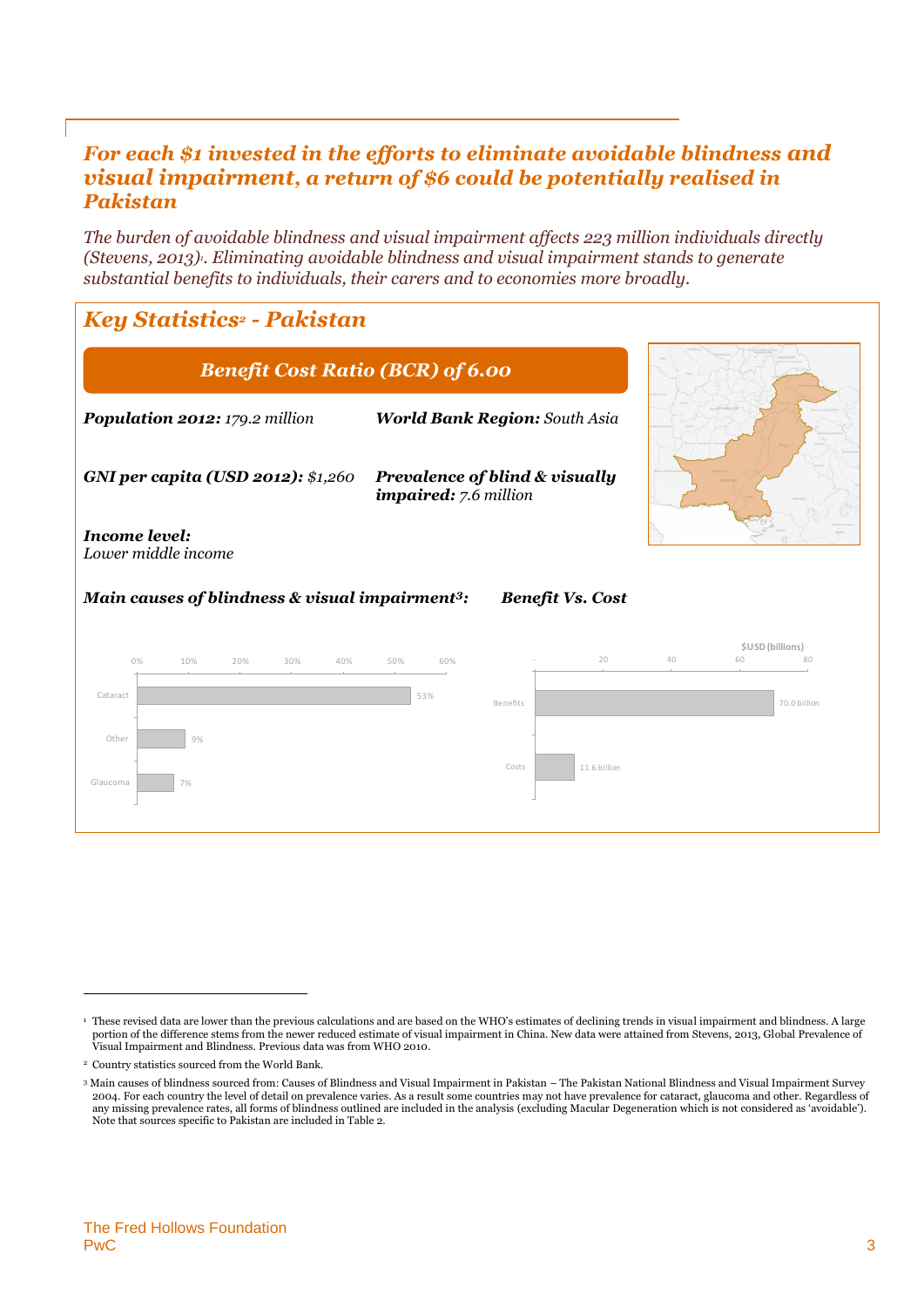## *Introduction*

A series of four reports from PwC which were commissioned by The Fred Hollows Foundation and other key Non Government Organisations (NGOs) across the eye care sector analysed the costs and benefits of VISION 2020: The Right to Sight - the global initiative for the elimination of avoidable blindness and visual impairment, a joint program of the World Health Organisation and the International Agency for the Prevention of Blindness. The analysis culminates in the final report, *[Investing in Vision](http://www.hollows.org.au/our-work/the-price-of-sight)* which presents the estimated cost benefit analysis associated with the elimination of avoidable blindness and visual impairment. At a global level, the benefits are shown to outweigh the costs by a factor of 2.1. Disaggregated by developing and developed countries, the global analysis shows that for developing countries, total benefits outweigh the costs by a factor of 4.0. 4

Having established the value of investing in vision and eliminating avoidable blindness and visual impairment on a global and regional level, the next question is – what does this look like on a country level? This information is especially valuable for those operating on the ground to advocate to national governments that investing in vision is worthwhile. The approach to generate country level estimates has been to request national data from local experts and ministries of health. Our estimates have been reviewed by a reference group including subject matter experts and NGOs that operate in the country.

This country level analysis for Pakistan takes place two years after the initial estimates of the cost to eliminate avoidable blindness and visual impairment were completed. Results are therefore reported for the period 2013- 2020 and take into account the new prevalence data for Pakistan and the declining trend in avoidable blindness and visual impairment prevalence globally.

## *In Pakistan, the benefits of eliminating avoidable blindness and visual impairment far exceed the investment required*

Pakistan, with a population exceeding 179 million is considered to be a country with a high potential to become one of the world's largest economies. A multi-stage, stratified, cluster random sampling survey conducted in Pakistan estimates that 85.5% of causes of blindness are avoidable. Blindness prevalence varied throughout the country, being highest in the provinces of Punjab and Baluchistan and lowest in the North West Frontier Province. Rural areas had a higher prevalence of blindness than urban areas.<sup>5</sup>

In Pakistan, as found across the globe, the benefits to eliminating avoidable blindness and visual impairment are significant, overriding costs by a factor of **6.0** times. That is, for each dollar invested in the efforts to eliminate avoidable blindness and visual impairment, a return of **\$6.00** is expected. Pakistan has a relatively well developed secondary health care system, so the costs required to enhance this area of the health system is lower than in other countries that have been evaluated in this analysis<sup>6</sup> and the Benefit Cost Ratio is higher as a result. A summary of the benefits and costs is provided in [Table](#page-4-0) 1 below.

<sup>4</sup> Further information on the approach to the analysis is available online in the report series at [<http://www.hollows.org.au/our-work/the-price-of-sight>](http://www.hollows.org.au/our-work/the-price-of-sight).

<sup>5</sup> Pakistan National Blindness and Visual Impairment Survey 2004.

<sup>6</sup> Other countries that have been analysed include Yunnan (a province in China) and Kenya.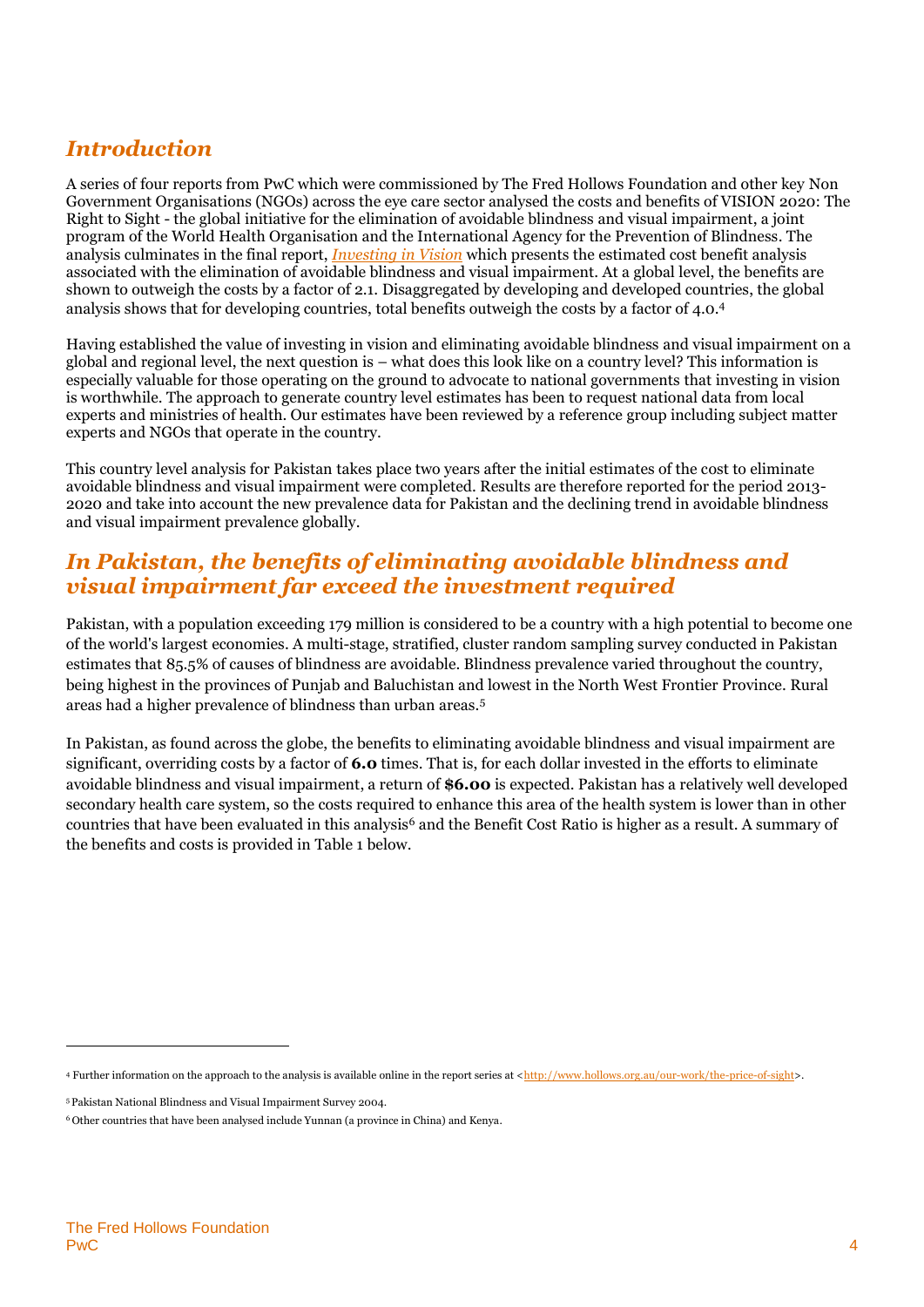<span id="page-4-0"></span>**Table 1 7 : Benefits and costs to eliminate avoidable blindness and visual impairment in Pakistan 2013-2020 (USD 2013)**

| <b>Benefits</b> (\$)             |                           | $\text{Costs}(\text{\$})$                                         |                 |
|----------------------------------|---------------------------|-------------------------------------------------------------------|-----------------|
| Economic benefits                |                           | \$66.2 billion Primary and secondary health system                | $$11.5$ billion |
| Direct health benefit            |                           | \$3.8 billion Backlog of current prevalence and incidence to 2020 | \$0.1 billion   |
| <b>TOTAL quantified benefits</b> | \$70.0 billion TOTAL cost |                                                                   | \$11.6 billion  |
|                                  |                           | <b>Benefit Cost Ratio of 6.00</b>                                 |                 |

## *Costs to eliminate avoidable blindness and visual impairment*

In Pakistan, the cost to eliminate avoidable blindness and visual impairment between 2013 and 2020 totals **\$11.6 billion**<sup>8</sup>. This amount represents the additional investment required beyond recurrent expenditure in eye health care to develop a sustainable primary eye health care system, as well as the investment required to treat the backlog of people currently experiencing blindness and visual impairment.

- The cost of treating and eliminating the backlog which includes prevalence and incidence by 2020 is **\$120.0 million** over eight years. This equates to \$**0.57 per capita**. **9**
- The investment required to build an ideal eye health primary system<sup>10</sup> to sustain the elimination of avoidable blindness and visual impairment is **\$11.5 billion** over eight years. This equates to \$**54.31 per capita**.
- No additional investment is required beyond recurrent expenditure to develop a sustainable secondary system. 1112

A summary of these total costs are depicted in [Figure 1](#page-4-1) below.

#### <span id="page-4-1"></span>**Figure 1: Total costs of eliminating avoidable blindness and visual impairment in Pakistan over eight years (USD 2013)**



<sup>7</sup>Values reported may not sum accurately due to rounding.

<sup>8</sup> All dollar figures are reported in USD 2013.

<sup>9</sup> Per capital has been calculated by dividing the relevant cost or benefit by the population in 2010.

<sup>10</sup> Primary health care is care that is provided in the community – for example general practice. It incorporates treatment given by the first contact provider along with promotional, preventive and rehabilitative services provided by multi-disciplinary teams of health care professionals working collaboratively (Definition drawn from WHO).

<sup>&</sup>lt;sup>11</sup> Secondary care is an intermediate level of health care that includes diagnosis and treatment, often performed in a hospital. Patients who cannot be fully treated at the primary level are referred to secondary services, for example consultations with specialists.

<sup>&</sup>lt;sup>12</sup> In our estimates – no additional investment is needed in Pakistan's secondary health system. It is unique among the countries that we have examined in this analysis and underpins Pakistan's high benefit cost ratio.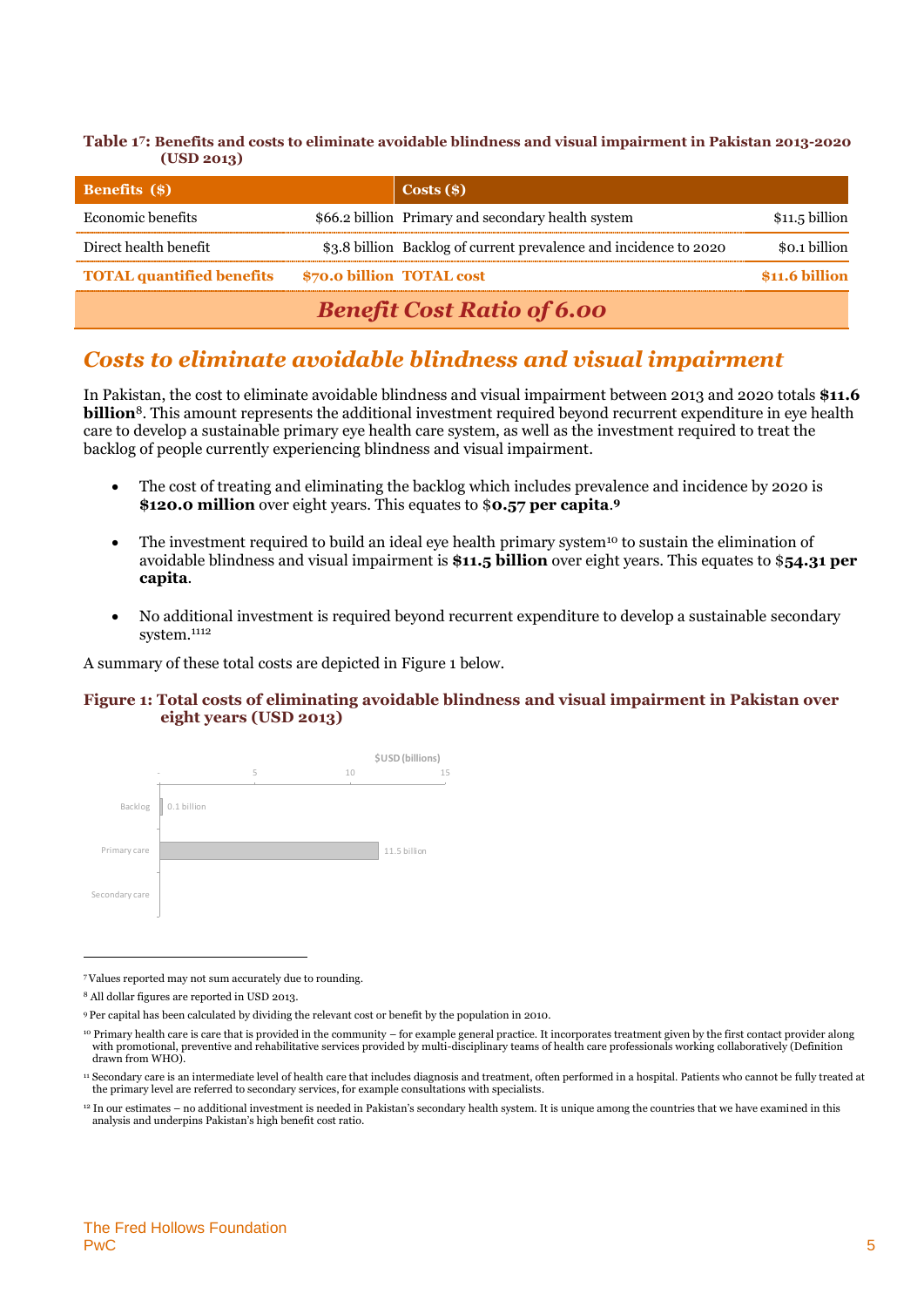# *Benefits to eliminate avoidable blindness and visual impairment<sup>13</sup>*

In total, the quantifiable benefits that arise from the elimination of avoidable blindness and visual impairment in Pakistan accrue to **\$70.0 billion** over eight years. Benefits quantified include:

- A productivity benefit of **\$60.1 billion** experienced when treated blind and visually impaired persons return to work, an economic benefit. This equates to **\$283.50 per capita**.
- A productivity benefit of **\$6.0 billion** experienced by carers of treated blind and visually impaired persons who have increased opportunity to participate in the workforce, education or increased leisure time, an economic benefit. This equates to **\$28.40 per capita**.
- The averted deadweight loss of **\$62.8 million** associated with the elimination of avoidable blindness and visual impairment, an economic benefit.
- The averted costs of **\$3.8 billion** associated with falls of those with blindness and visual impairment, a health benefit. This equates to **\$18.23 per capita**.

A summary of these benefits is depicted in [Figure 2](#page-5-0) below.

#### <span id="page-5-0"></span>**Figure 2: Total benefits of eliminating avoidable blindness and visual impairment in Pakistan over eight years (USD 2013)**



## *Productivity benefit to blind and visually impaired persons*

For those of working age in Pakistan that are blind or visually impaired, addressing their blindness or visual impairment will generate a productivity benefit of **\$60.1 billion** over eight years.

This benefit has been calculated based on the assumptions that in Pakistan, 50.7% of blind and visually impaired people are of working age and of these, the employment rate in the Pakistani blind and visually impaired population is 32%. This assumes that in the absence of blindness and visual impairment, those treated would be employed at the same rate as the national average (Taylor et al 2006, Roberts et al 2010).

## *Productivity benefits to carers*

In Pakistan, it is assumed that there is one carer for every blind person, with carers assumed to experience lower productivity. If avoidable blindness and visual impairment is eliminated, it is expected that carers will be able to increase their productivity through employment, education or alternatively through additional leisure time.

<sup>13</sup>Values reported may not sum accurately due to rounding.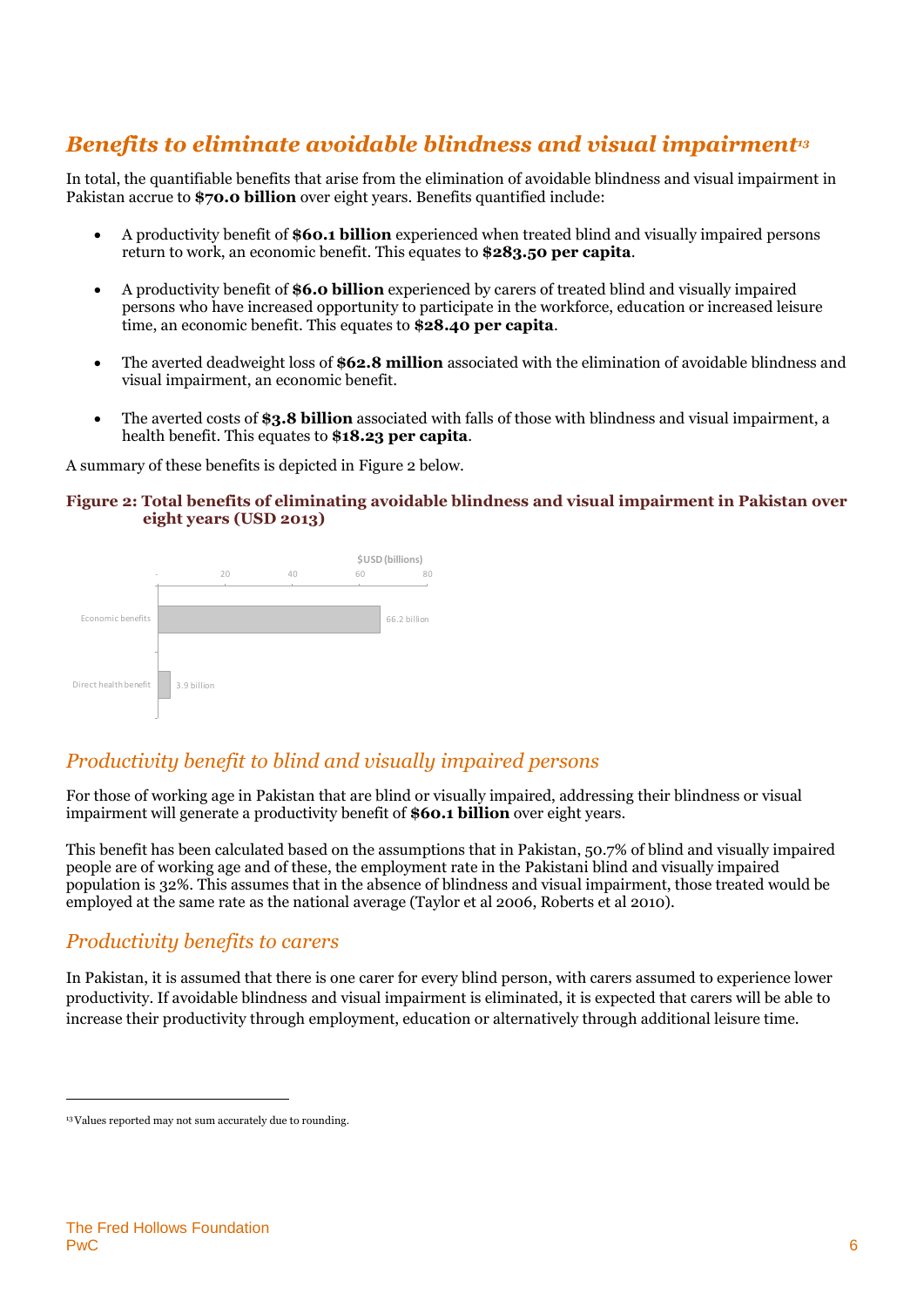Therefore, it is assumed that all carers are at a productive loss, regardless of their age to a value of 10% of a person's total average yearly productivity<sup>14</sup>. This equates to a productivity benefit of **\$6.0 billion** over 8 years.

## *Deadweight loss cost averted*

The deadweight loss cost due to blindness in a country refers to the additional expenditure focused around those with avoidable blindness or visual impairment. The approach to estimate the value of averted deadweight loss uses direct health expenditure per person, assumed to equal falls related costs, the proportion of health costs funded by the government and the Marginal Cost of Public Funds (MCPF) for which the assumption of a ratio of 1.20 is used. This means that for every extra dollar of tax revenue raised, a cost of \$0.20 incurred due to avoidable blindness and visual impairment.

Over the period from 2013 to 2020, the estimated averted deadweight loss from eliminating avoidable blindness and visual impairment is **\$62.8 million** over eight years.

### *The direct health system costs averted for falls*

The main co morbidity associated with avoidable blindness and visual impairment is the increased likelihood of a fall which places additional costs on the health system. Other co morbidities may include depression; however there is limited evidence with which to quantify its impact. The direct health benefit from eliminating avoidable blindness and visual impairment is calculated as the cost averted of additional health system expenditures related to falls. The assumption used to calculate the averted falls benefit has been made based on an average cost of falls across a number of developed countries in the literature (Cruess et al 2008). This cost was assumed to be an overestimate for Pakistan and therefore it has been adjusted down for the analysis using a weighted GDP/capita approach. The benefit due to averted falls in Pakistan is estimated to be **\$3.8 billion** from 2013-2020.

<sup>14</sup> The 10 per cent assumption for productivity loss is in line with the approach taken for the global estimates completed for this analysis.